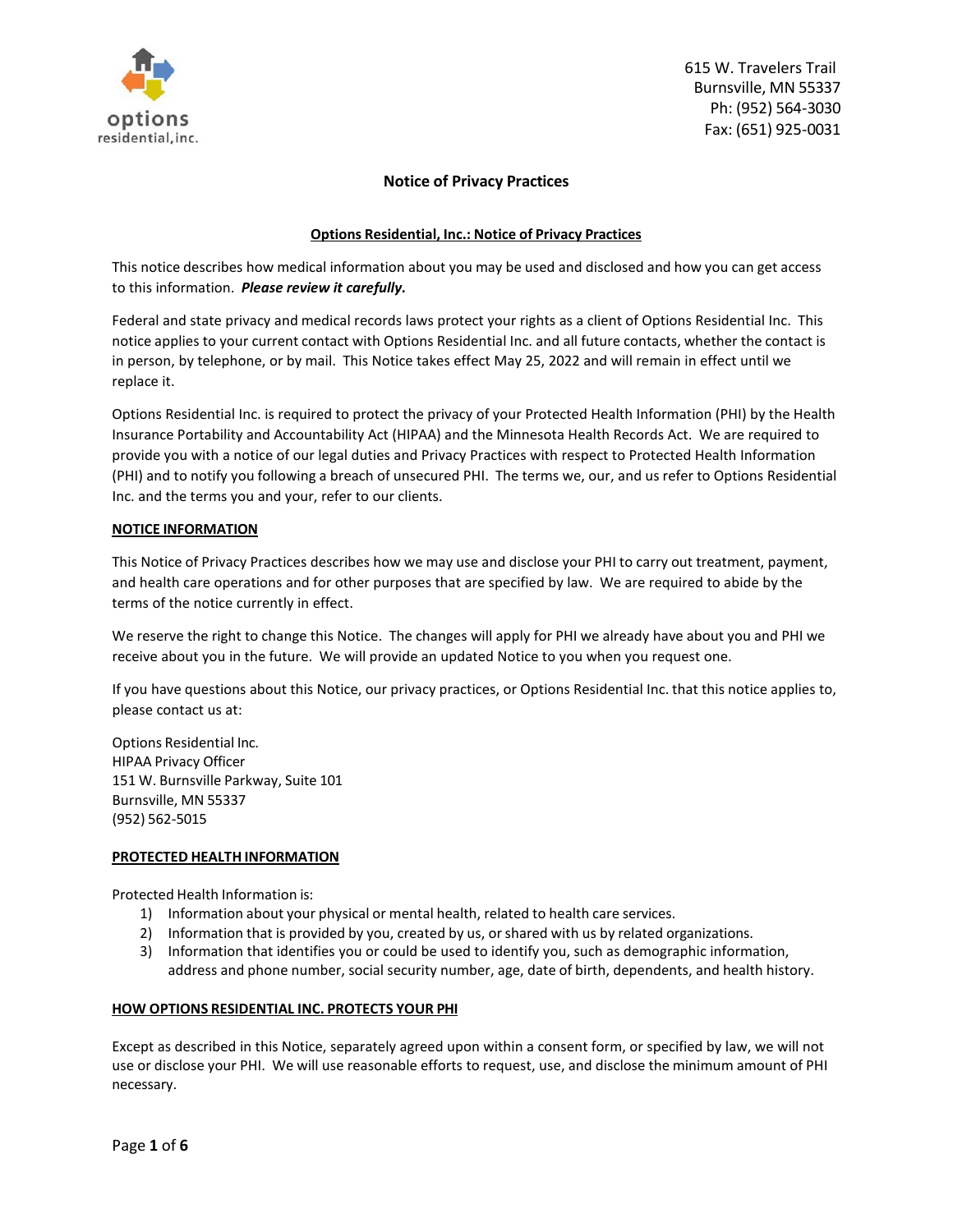

## **Notice of Privacy Practices**

Whenever possible, we will de-identify or encrypt your personal information so that you cannot be personally identified. We have put physical, electronic, and procedural safeguards in place to protect your PHI and comply with federal and state laws.

### **YOUR RIGHTS**

You have the following rights with respect to your PHI.

*Obtain a copy of this Notice.* You may obtain a copy of this notice at any time. Even if you have agreed to receive the Notice electronically, you are still entitled to a paper copy, you just need to request a copy.

*Request Restrictions.* You may ask us not to use or disclose any part of your PHI. Your request must be in writing and include what restriction(s) you want and to whom you want the restrictions to apply. We will review and grant reasonable requests, but we are not required to agree to restrictions, except in some cases of disclosures to a health plan. If you pay for a service or health care item out-of-pocket in full, you can ask us not to share that information for the purpose of payment or our operations with your health insurer. We will agree to this request unless that law requires us to share that information.

*Request Confidential Communications.* You can ask us to contact you in a specific way (for example, home, office, or cell phone) or to send mail to a different address. We will grant all reasonable requests.

*Inspect and copy.* You have the right to inspect and get a copy of your PHI for as long as we maintain the information. You must put your request in writing. If you have any questions about the process to obtain your record, just ask us. We will provide a copy of a summary of your health information, usually within 30 days of your request. We may charge you for reasonable costs of copying, mailing, or other supplies that are necessary to grant your request.

We do have the right to deny your request to inspect and copy. If you are denied access, you may ask us to review the denial. In some cases, we may deny your request to review the denial.

*Request amendment.* If you feel that your PHI is incomplete or incorrect, you may ask us to amend it. You may ask for an amendment for as long as we maintain the information. Your request must be in writing and you must include a reason that supports your request. In certain cases, we may deny your request but will provide you with a written reason for the denial, within 60 days of your original request. If we deny your request for amendment, you have the right to file a statement of disagreement with our decision.

*Receive a list (an accounting) of disclosures.* You have the right to receive a list of the disclosures (an accounting) that we have made of your PHI six years prior to the date of your request, who the PHI was shared with, and why.

The list will not include disclosures that we are not required to track, such as disclosures for the purposes of treatment, payment, or healthcare operations; disclosures which you have authorized us to make; disclosures made directly to you or to friends or family members involved in your care; or disclosures for notification purposes.

Your right to receive a list of disclosures may also be subject to other exceptions, restrictions, and limitations.

Your request for an accounting must be made in writing and state the time period for which you would like us to list the disclosures. We will not include disclosures made more than six years prior to the date of your request.

Page **2** of **6**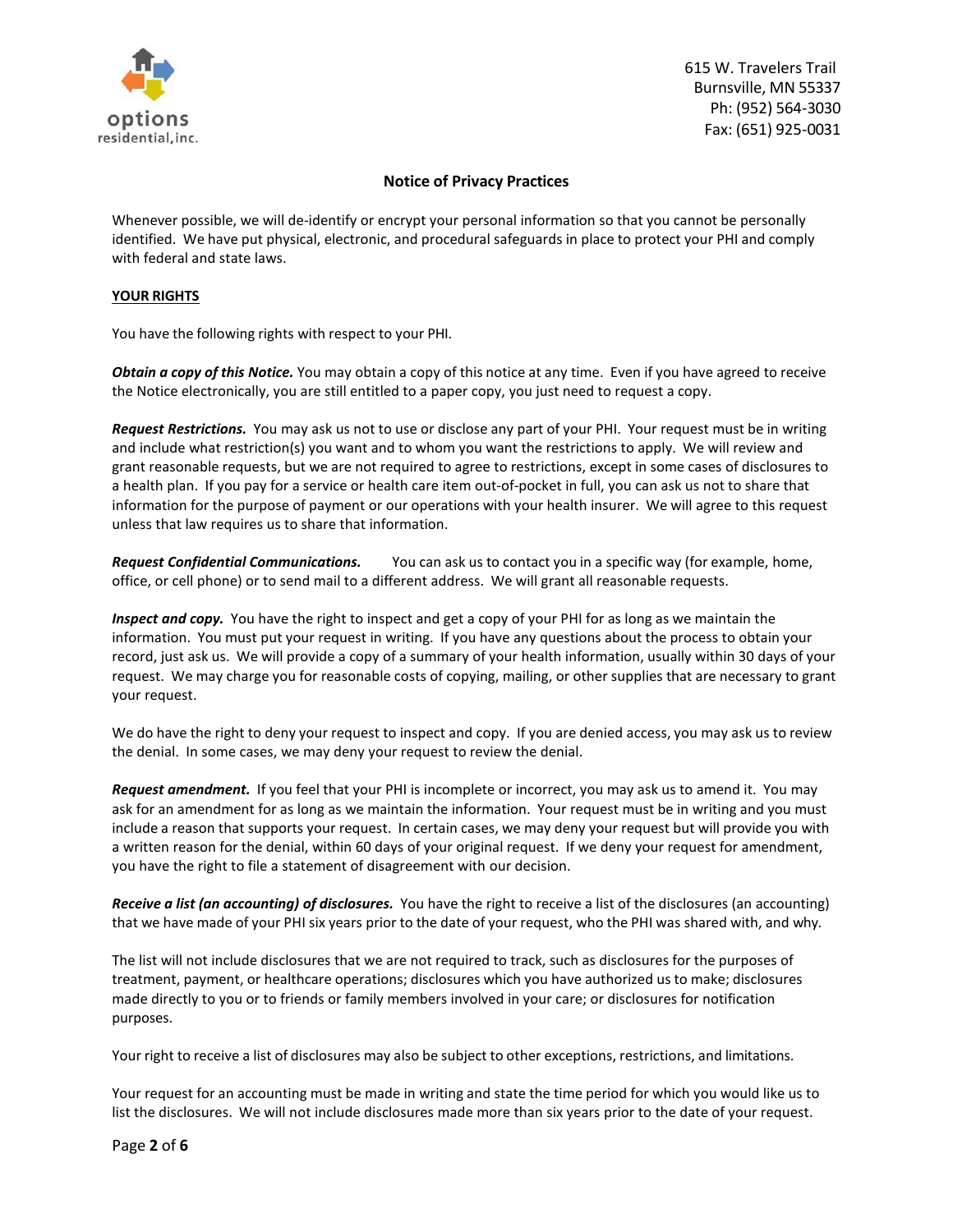

# **Notice of Privacy Practices**

You will not be charged for the first disclosure list that you request, but you may be chard for additional lists provided within the same 12 month period as the first.

*Request confidential communication.* You may ask us to communicate with you using alternative means or alternative locations. For example, you may ask us to contact you about medical records only in writing or at a different address than the one in your file. Your request must be made in writing and state how and when you would like to be contact.

You do not have to tell us why you are making the request, but we may require you to make special arrangements for payment or other communications.

We will review and grant reasonable requests, but we are not required to agree to any restrictions.

*Choose someone to act for you.* If you have given someone medical power of attorney or if someone is your legal guardian, that person can exercise your rights and make choices about your health information. We will make sure the person has this authority and can act for you before we take any action.

**Note: Special Rules for Psychotherapy notes.** Psychotherapy notes, as defined by HIPAA, may be collected by a psychotherapist during a counseling session are kept separate from a client's medical records. HIPAA requires that they be treated with higher standards or protection than other PHI.

#### **YOUR CHOICES**

For certain health information, you can tell us your choices about what we share. If you have a clear preference for how we share your information in the situations described below, talk to us. Tell us what you want us to do, and we will follow your instructions.

#### *In these cases, you have both the right and choice to tell us to:*

- Share information with your family, close friends, or others involved in your care.
- Share information in a disaster relief situation

If you are not able to provide us your preference, for example if you are unconscious, we may go ahead and share your information if we believe it is in your best interest. We may also share your information when needed to lessen a serious and imminent threat to health or safety.

#### *In these cases, we nevershare your information unless you give us written permission:*

- Marketing purposes
- Sale of your information

#### **WHEN OPTIONS RESIDENTIAL INC. MAY USE AND DISCLOSE PHI**

#### **Common reasons for our use and disclosure of PHI include:**

**Treatment.** To provide, coordinate, or manage health care and related services, including referrals to business associates or affiliated covered entities (as defined by HIPAA) for you to make sure you are receiving appropriate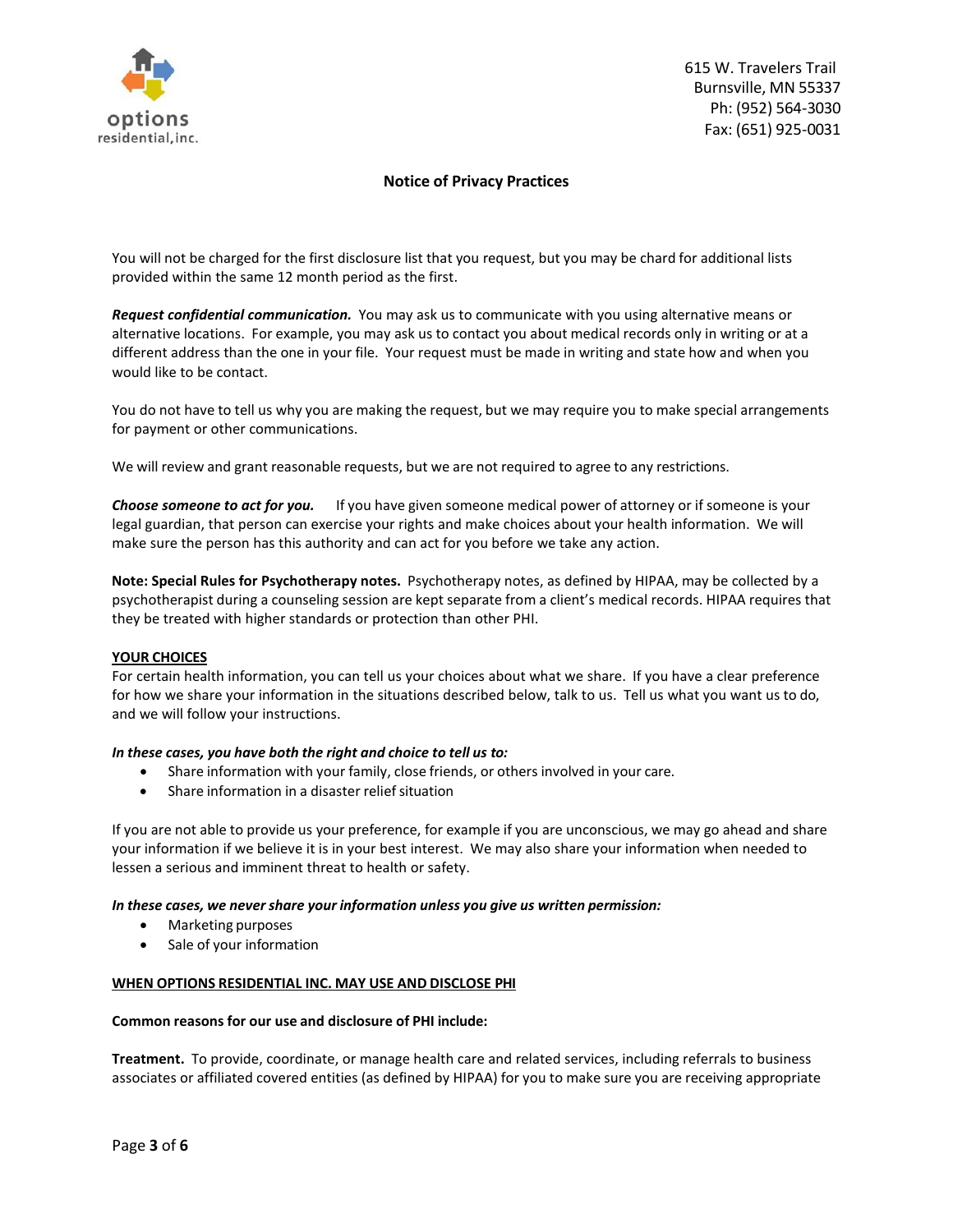

# **Notice of Privacy Practices**

and effective care. For example, a therapist who works directly with you may communicate with their clinical supervisor to better coordinate your care.

**Payment.** To obtain payment or reimbursement for services provided to you. For example, we give information about you to your health insurance plan so it will pay for your services.

**Health Care Operations.** To assist in carrying out administrative, financial, legal, and quality improvement activities necessary to run our business and to support the core functions of treatment and payment. For example, we use health information about you to manage your treatment and services.

**Health Plan Sponsor.** We may disclose PHI to a group health plan administrator, which may in turn, disclose such PHI to the group health plan sponsor, solely for the purposes of administering benefits, unless you pay for services out-of-pocket and request that we not disclose PHI related solely to those services and disclosure is not required by law.

**Individuals involved in your care or payment for your care.** We may disclose your PHI to a family member, other relative, close personal friend, or any person you identify, who is, based on your judgment, believed to be involved in your care or in payment related to your care.

**Business Associates:** We may disclose your information to Business Associates as defined by HIPAA, so they can perform the job that they have been contracted to do. To protect the information that is disclosed, each business associate is required to sign an agreement requiring it to safeguard the information and not redisclose the information unless specifically permitted by law.

**As required by law.** We must disclose PHI when required to do so by law.

## **LESS COMMON REASONS FOR OUR USE AND DISCLOSURE OF PHI INCLUDE:**

We are allowed or required to share your information in other ways – usually in ways that contribute to the public good, such as public health and research. We have to meet many conditions in the law before we can share your information for these purposes. For more information see: www.hhs/ocr/privacy/hipaa/understanding/consumers/index.html

*Legal proceedings.* We may disclose PHI for a judicial or administrative proceedings in response to a court or administrative order or in response to a subpoena.

*Help with Public Health and Safety Issues.* We may disclose PHI to avoid a serious and imminent threat to your health or safety or to the health or safety or others such as: preventing disease, helping with product recalls, reporting adverse reactions to medications, reporting suspected abuse, neglect, or domestic violence, preventing or reducing a serious threat to anyone's health or safety.

*Research.* We can share your information for health research.

*Medical examiners:* We can also share information with a coroner, medical examiner, or funeral director when an individual dies.

*To provide reminders and benefits information to you.* Disclosures may be used to verify your eligibility for health care and enrollment in various health plans and to assist us in coordinating benefits for those who have other health insurance or eligibility for government benefit programs.

Page **4** of **6**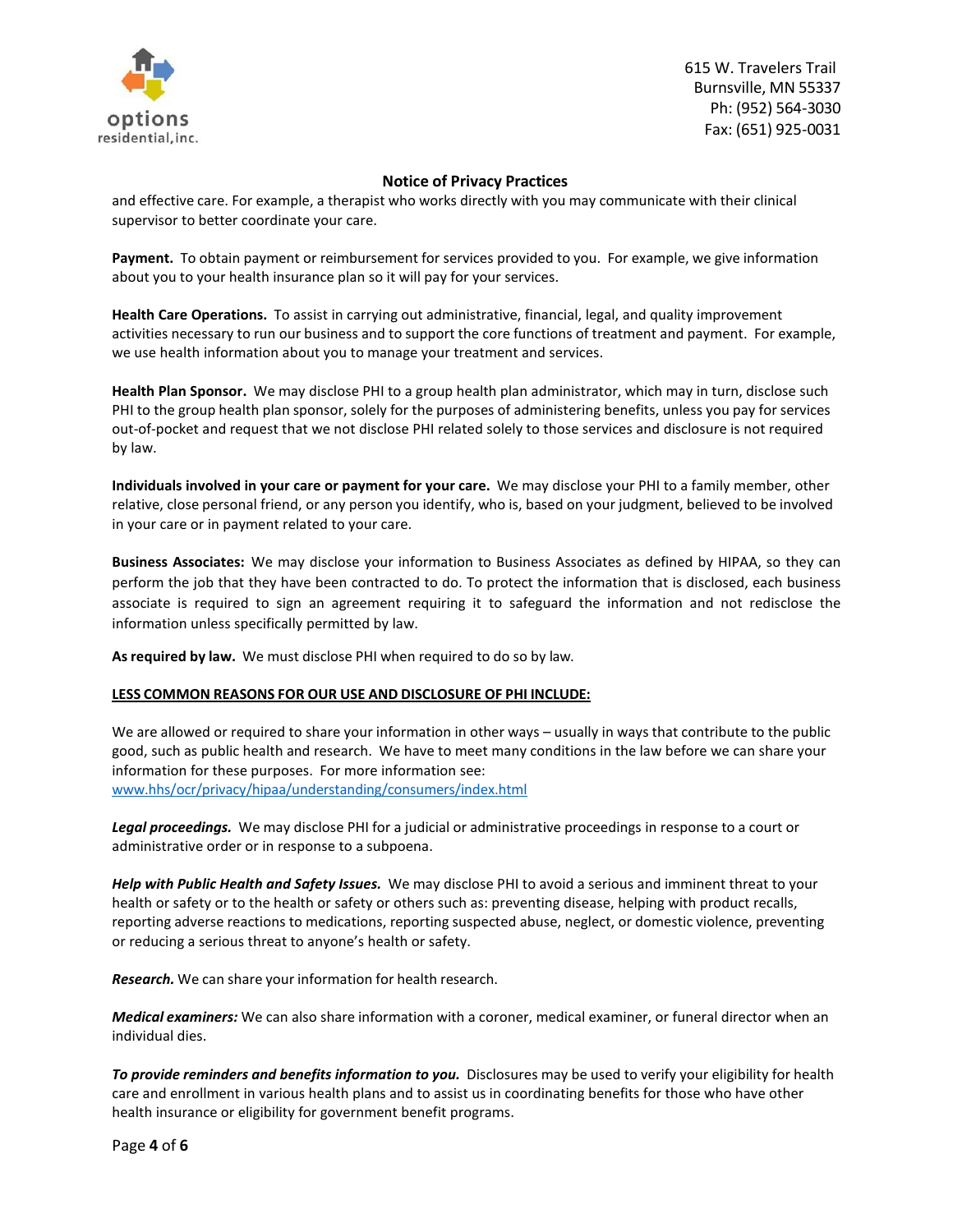

# **Notice of Privacy Practices**

*Worker's compensation.* We may disclose PHI to comply with worker's compensation laws and other similarly legally established programs.

Abuse or neglect. We may make disclosures to government authorities or social services agencies as required by law in the reporting of abuse, neglect, or domestic violence.

*Law enforcement.* We may disclose PHI to law enforcement officials for the purpose of identifying or locating a suspect, witness, or missing person, or to provide information about victims of crimes.

*Comply with the Law.* We will share information about you if state or federal laws require it, including with the Department of Health and Human Services if it wants to see that we are complying with federal privacy law.

**Your written permission:** We are required to get your written permission (authorization) before making or disclosing your PHI for purposes other than those provided above. Including most uses and disclosures of psychotherapy notes, use or disclosure of PHI for marketing purposes and sale of PHI, or as otherwise permitted or required by law. If you do not want to authorize a specific request for disclosure, you may refuse to do so without fear of reprisal.

**You may withdraw your permission:** If you do provide your written authorization and then later want to withdraw it, you may do so in writing at any time. As soon as we receive your written revocation, we will stop using or disclosing the PHI specified in your original authorization, except to the extent that we have already used it based on your written permission.

#### **YOU MAY FILE A COMPLAINT**

If you believe your privacy rights have been violated, you can file a complaint with Options Residential Inc.' HIPAA Privacy Officer at:

Options Residential Inc. HIPAA Privacy Officer 151 W. Burnsville Parkway, Suite 100 Burnsville, MN 55337 (952) 562-5015

Or you may contact the United States Department of Health and Human Services at:

Medical Privacy Complaint Division Office for Civil Rights U.S. Department of Health and Human Services 200 Independence Avenue, SW Room 509F, HHH Building Washington, DC 20201 1-877-696-6775

Or you can file a complaint by visiting: [www.hhs.gov.ocr/privacy/hipaa/complaints/.](http://www.hhs.gov.ocr/privacy/hipaa/complaints/)

You will not be retaliated against for making a complaint.